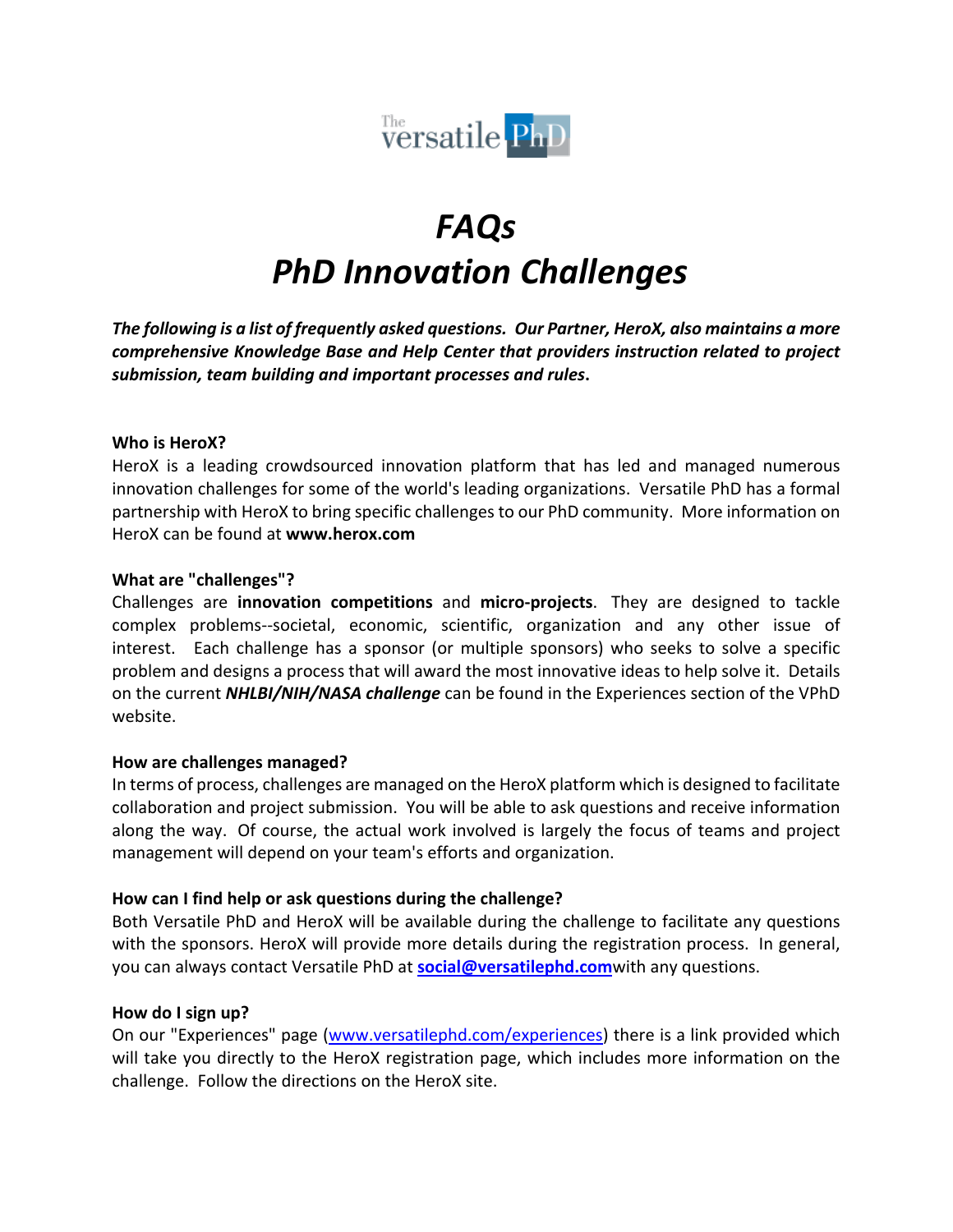**How much time do challenges require? Won't they conflict with my own work at university?** The time required will generally differ by specific sponsor the scope of the challenge but usually will run several months to a year from start to submission. The specific *NHLBI/NIH/NASA challenge* is divided into two stages.

- Stage 1 (Ideation) is from June 22, 2021 to September 22, 2021
- Stage 2 (Execution) is from \*\*\* to September 2022

Ideally, your current PhD or post-doctoral experience and domain knowledge can be applied to a specific challenge. Whether this conflicts with ongoing academic work will depend on your own situation. However, if you are working as part of a team to submit an entry, this can lighten the workload significantly.

#### **What if I need to quit before the challenge is decided?**

You can withdraw from the challenge at any time. Please notify Versatile PhD or HeroX so we can formally withdraw your (or your teams') status and communicate this to our sponsors.

#### **What is my university's role in these challenges?**

Your university has no formal role in this process. However, we would encourage you to speak with your graduate school administrators or advisors if you have questions or concerns. Of course, universities are encouraged to take a more active role in supporting the challenge and fielding its own participants.

#### **How many teams can win a challenge?**

A single challenge usually allows multiple teams to win, each at various levels (such as ideation and execution). Please refer to the challenge document for more details. In the *NHLBI/NIH/NASA challenge* there are a total of 10 prize winners.

#### **Am I still eligible to participate if I have an existing IP or related contract with my university?**

Each individual case is different. If you believe that a conflict may exist with your university or department advisors, please consult the appropriate university representatives.

#### **Will I be able to interact with organizations and their staff?**

Not initially. Prior to submission of your challenge solution, there will be communication and guidance from HeroX.

#### **Can I participate in HeroX open innovation challenges if my school is not a VPhD subscriber?**

Yes, participation is open to our entire Versatile PhD community. Basic accounts are free, sign up at www.versatilephd.com to access more information and other updates.

#### **Can I participate as an international student?**

In general, yes. For the *NHLBI/NIH/NASA challenge***,** international students can participate as part of a team with US citizens or permanent residents but there are restrictions on winning prize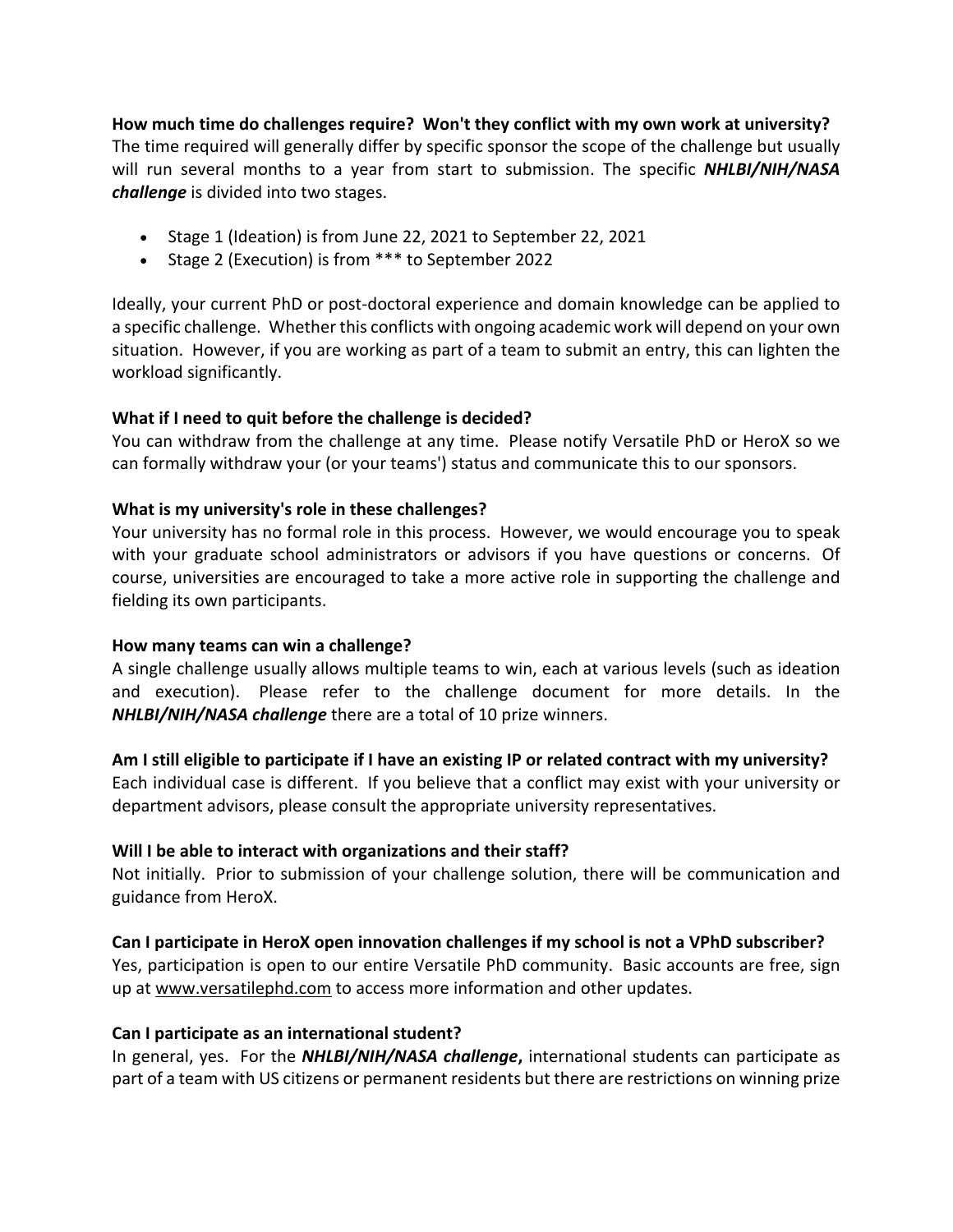money. Please refer to the Hero challenge page for more information. Note that future projects may not have this limitation.

## **Who will own the IP?**

Rules will differ by specific challenge. For the *NHLBI/NIH/NASA challenge*, IP will be owned by the participants. However, the sponsors have the right to promote or circulate your submission, even if such projects do not win the challenge. Please refer to the challenge document for more details. With respect to any potential university IP issues in relation to your work, please contact the appropriate university advisors for specific information.

### **Can I participate as part of a team to submit an entry?**

Yes, and this is encouraged given the complexity of each challenge.

# **How can I find a team to work with to submit an entry?**

VPhD's partner, HeroX, provides a "teaming platform" that can be accessed once you are registered for the challenge. In general, you are free to create teams of any size and quality. If you want to be part of a team, we will support you. HeroX provides more details in on how to build a team and submit an entry below:

- **https://www.herox.com/help/144-how-to-form-a-team-screencast**
- **https://www.herox.com/help/152-team-matching-feature**
- **https://www.herox.com/help/153-team-forming-and-submitting-an-entry**

# **Is there a size limit for teams?**

No.

# **Does my PhD have to be in the same field as the challenge?**

No.

# **I'm non-STEM. Can I participate in a STEM challenge?**

Yes, you are free to participate in any challenge. It is important to note that challenges will often require a wide set of skills, both STEM and non-STEM.

# **I'm STEM. Can I participate in a non-STEM challenge?**

Yes, you are free to participate in any challenge. It is important to note that challenges will often require a wide set of skills, both STEM and non-STEM.

# **Can non-PhD participants be part of my team?**

Yes. In fact, graduate students at all levels are encouraged to participate.

# **Is my participation considered "work"?**

Your participation is not considered employment or part-time work. However, you will gain "work experience" from the challenge as many considerations for finding a solution will lie outside of the academic environment.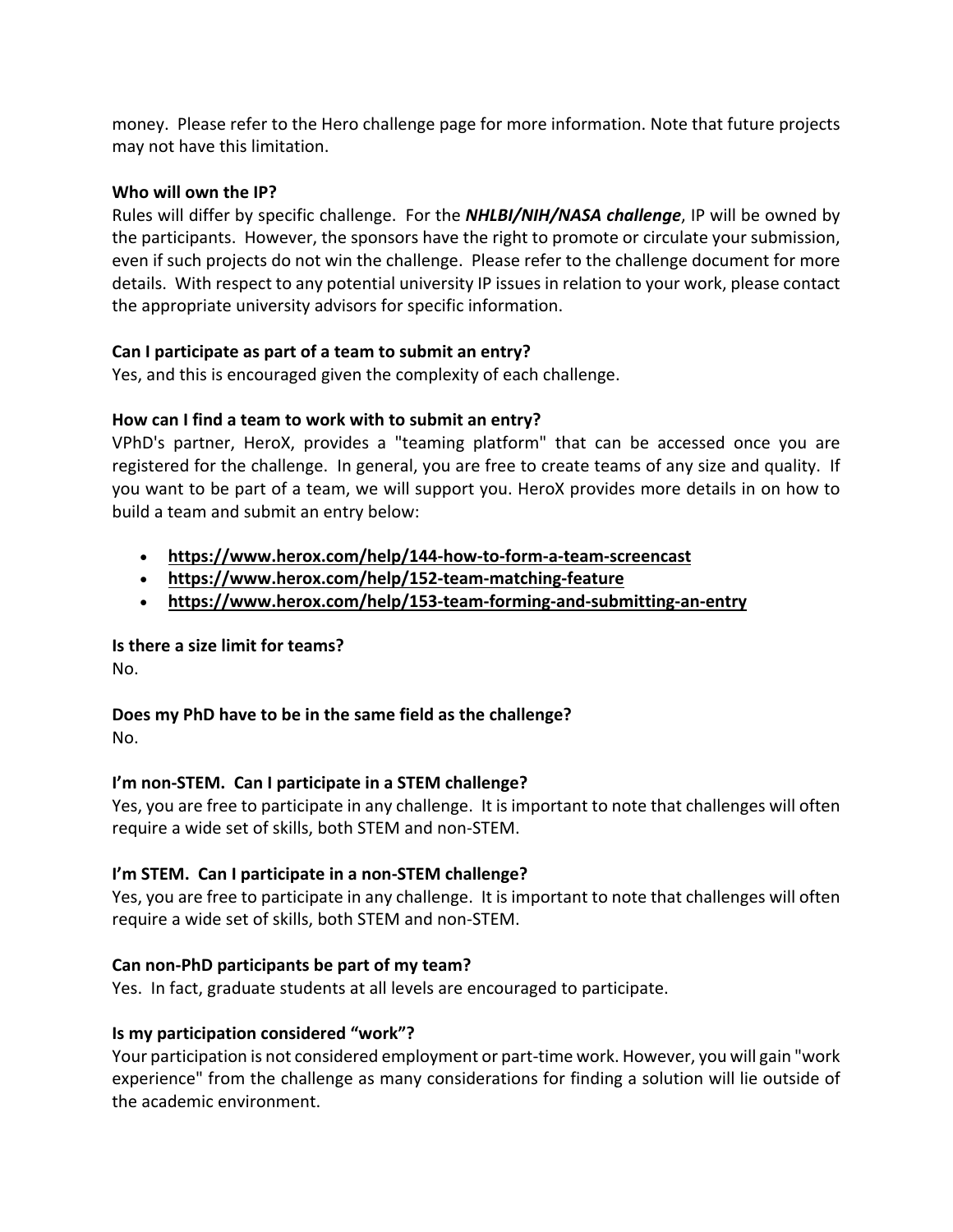#### **Is the prize considered "income"?**

Generally, the Internal Revenue Service of the US considers money received from awards as ordinary income (and taxable). For more specific information, please consult with an accounting professional or the IRS website.

## **Are there faculty advisors for challenges?**

Faculty is not formally as part of the challenge process. However, you are free to consult (or work) with any faculty advisors as part of your participation.

### **Are the challenges endorsed by my university?**

We have not sought any endorsements for this challenge but would encourage you to speak with your graduate administrator or advisor if you have any questions. HeroX has long track record in managing such challenges and we, Versatile PhD, are confident in its potential usefulness for our community of graduate students and post-docs.

### **Can I make a reference to my participation on my CV/Resume even if I don't win?**

Yes. This is one of the career benefits from participating in the challenge at any level. We will be providing some specific recommendations and tips on this as the challenge progresses, including how to include such on your CV.

### **How will I learn whether I won or not?**

It is important that single or multi-stage challenges are highly organized in terms of submissions and feedback. Throughout the process, participants will be part of ongoing communications from HeroX and the sponsors in terms of project input and timing.

# **Will there be press coverage of the winners?**

Generally, yes. The *NHLBI/NIH/NASA challenge* is part of a US government innovation effort with the intention of using ideas to solve the home oxygen problem and maximizing potential commercialization. The plan is to provide wide coverage of not only winners but other ideas which may be of interest to the health sector.

# **Will the organizations holding these challenges recruit me?**

It is certainly possible. You and/or your team's work will be closely read by sponsor judges and its demonstrative value recognized by organizational leaders, who may have future hiring initiatives.

# **Why should I participate in a challenge?**

Challenges are designed to provide you with non-academic project experience and to be able to demonstrate your ideas and value in the marketplace. We believe that this is key advantage for students and post-docs looking for non-academic careers. Of course, potential prize money and press recognition for high level challenges such as [\*\*\*] are positives as well.

#### **Who is funding the challenges?**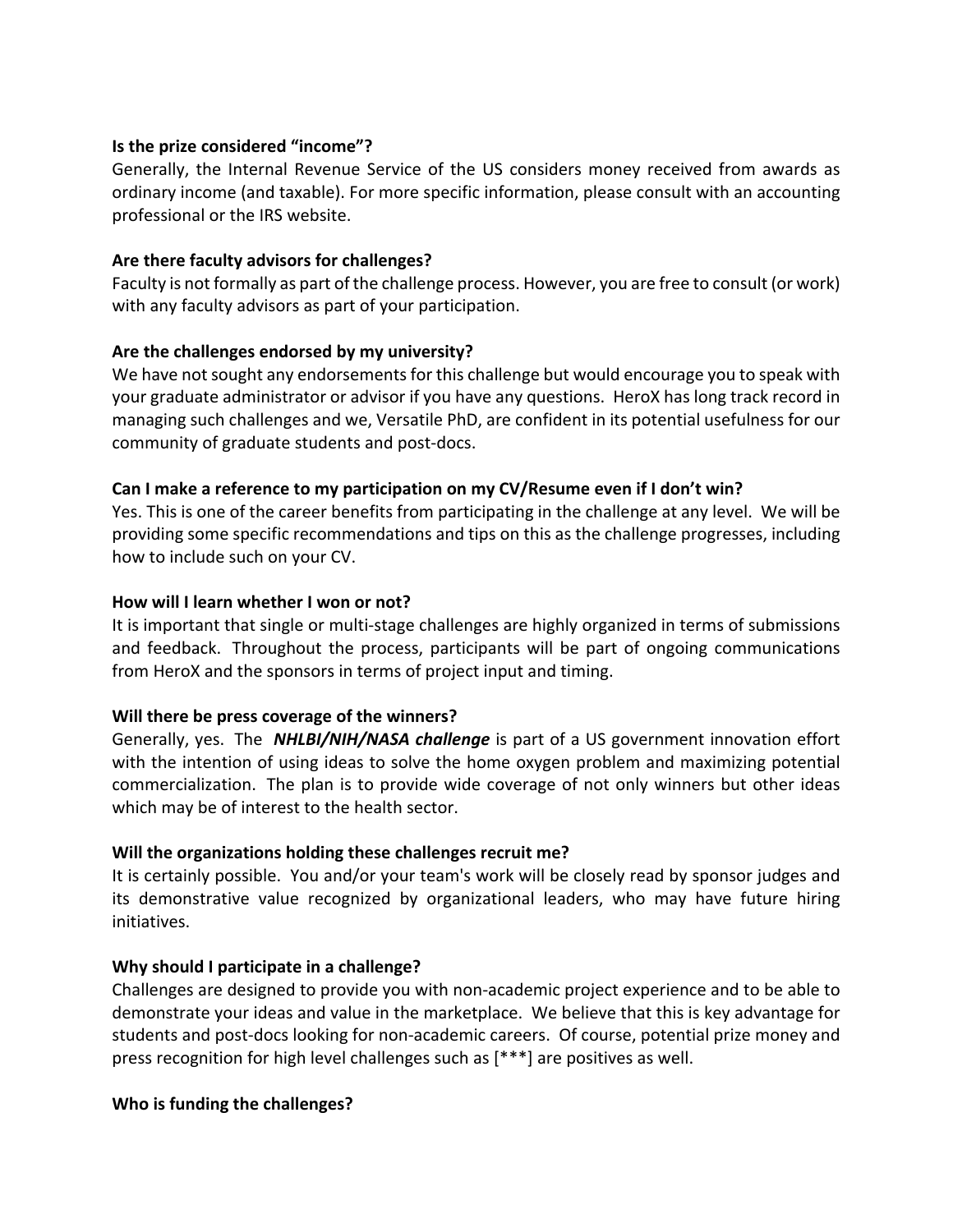Challenges are funded privately or publicly. The current **NHLBI/NIH/NASA challenge** is funded by the US government.

## **Are webinars/forums provided in support of the challenges?**

Versatile PhD and HeroX will be providing informational webinars for each challenge. There are also instructional "how-to" videos available on the HeroX site that discuss process and organizational issues. Finally, the Versatile PhD Forum will be open for discussions, questions and potential networking opportunities.

### **Who comes up with the challenges?**

Challenges are either initiated by sponsors or a result of collaboration/ideation between VPhD/HeroX and the sponsors.

\*\*\*\*

For more detailed information and registration guidelines, go to **https://www.herox.com/help**. Still have questions? Contact us at **social@versatilephd.com**